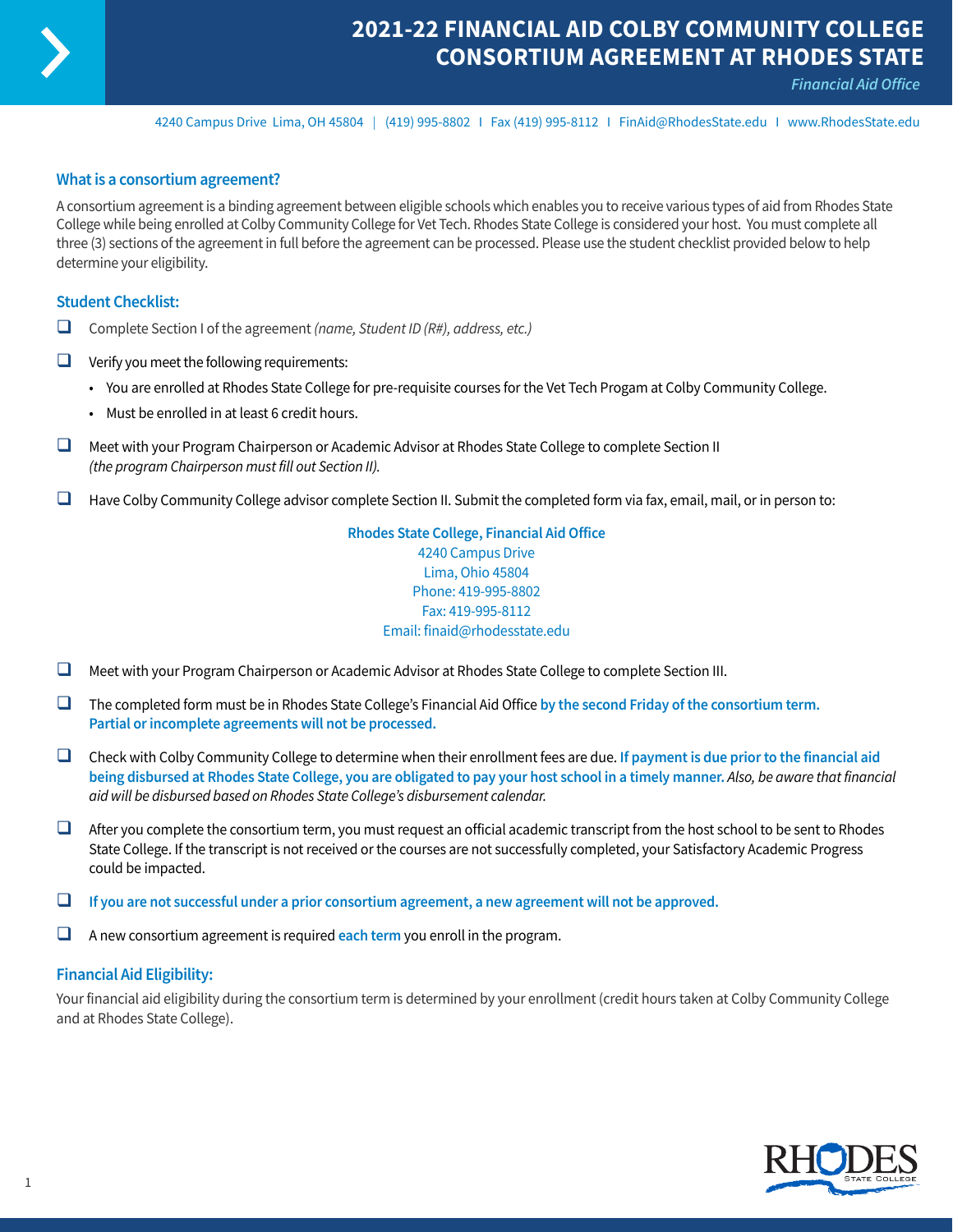

# **2021-22 FINANCIAL AID COLBY COMMUNITY COLLEGE CONSORTIUM AGREEMENT AT RHODES STATE COLLEGE**

## **Consortium Agreement Between Rhodes State College and Colby Community College**

|                        | (Host School)                                                                                                                                                                                                                                                                                                                                                                                                                                                                             | (Home School)                                                                                                                                                                                                                                                                                                                                                                                             |  |  |  |
|------------------------|-------------------------------------------------------------------------------------------------------------------------------------------------------------------------------------------------------------------------------------------------------------------------------------------------------------------------------------------------------------------------------------------------------------------------------------------------------------------------------------------|-----------------------------------------------------------------------------------------------------------------------------------------------------------------------------------------------------------------------------------------------------------------------------------------------------------------------------------------------------------------------------------------------------------|--|--|--|
|                        | Section I - To Be Completed by the Student                                                                                                                                                                                                                                                                                                                                                                                                                                                |                                                                                                                                                                                                                                                                                                                                                                                                           |  |  |  |
| Student's Full Name    |                                                                                                                                                                                                                                                                                                                                                                                                                                                                                           | Student ID (R#)                                                                                                                                                                                                                                                                                                                                                                                           |  |  |  |
| <b>Mailing Address</b> |                                                                                                                                                                                                                                                                                                                                                                                                                                                                                           | Phone                                                                                                                                                                                                                                                                                                                                                                                                     |  |  |  |
|                        | City, State, Zip                                                                                                                                                                                                                                                                                                                                                                                                                                                                          | Email                                                                                                                                                                                                                                                                                                                                                                                                     |  |  |  |
|                        | Consortium Term: $\Box$ Summer $\Box$ Fall<br>$\Box$ Spring                                                                                                                                                                                                                                                                                                                                                                                                                               | Academic Year __________________                                                                                                                                                                                                                                                                                                                                                                          |  |  |  |
|                        | <b>Student Certification: I agree to:</b>                                                                                                                                                                                                                                                                                                                                                                                                                                                 |                                                                                                                                                                                                                                                                                                                                                                                                           |  |  |  |
| ⊔                      | Have the completed form to Rhodes State College by the second week of the consortium term (or second Friday of classes at<br>Rhodes) by fax, email, mail, or in person to: Rhodes State College, Financial Aid Office, 4240 Campus Drive, Lima, Ohio 45804<br>Phone: 419-995-8802   Fax to: 419-995-8112   Email to: finaid@rhodesstate.edu                                                                                                                                               |                                                                                                                                                                                                                                                                                                                                                                                                           |  |  |  |
| ⊔                      | Complete the hours indicated in Section II of this agreement at Colby Community College.                                                                                                                                                                                                                                                                                                                                                                                                  |                                                                                                                                                                                                                                                                                                                                                                                                           |  |  |  |
| ⊔                      | courses already approved under the consortium agreement.                                                                                                                                                                                                                                                                                                                                                                                                                                  | I understand I will not be eligible for financial aid for any courses not approved by my Academic Advisor, including changes to the                                                                                                                                                                                                                                                                       |  |  |  |
| ❏                      | Comply with Rhodes State College's and Colby Community College's policies regarding refunds, impact of hour drops and<br>withdraws, Satisfactory Academic Progress, and all other eligibility requirements. I agree to notify both institutions if I drop or<br>withdraw from any or all of my courses. I understand that my financial aid award is based on enrollment which will be verified<br>and monitored throughout the term and after the term has ended.                         |                                                                                                                                                                                                                                                                                                                                                                                                           |  |  |  |
| ⊔                      | I will ensure that an official academic transcript from Colby Community College is provided to the Rhodes' Registrar's Office within<br>30 days after the enrollment period ends. I understand Satisfactory Academic Progress could be impacted if the transcript is not<br>received or courses are not successfully completed. Also, failure to provide an official transcript that shows successful completion<br>of the consortium courses will result in denial of future agreements. |                                                                                                                                                                                                                                                                                                                                                                                                           |  |  |  |
| ⊔                      | I understand that adjustments to enrollment can result in balances due at one or both institutions.                                                                                                                                                                                                                                                                                                                                                                                       |                                                                                                                                                                                                                                                                                                                                                                                                           |  |  |  |
| ⊔                      | prior to the form completion deadline.                                                                                                                                                                                                                                                                                                                                                                                                                                                    | I understand that students must pay all tuition, fees, and prior term balances to Rhodes State College by the posted fees date<br>each term. Processing of this form does not constitute a valid reason for late payment of fees, as the fee payment deadline is                                                                                                                                          |  |  |  |
| ⊔                      | timely manner.) Financial aid received from Rhodes State College will not be directly transferred Colby.                                                                                                                                                                                                                                                                                                                                                                                  | Pay enrollment fees in a timely manner to both Rhodes State and Colby Community College. (Rhodes State College will disburse<br>financial aid according to the Rhodes State College disbursement schedule. If enrollment fees are due at the home school prior to<br>financial aid being disbursed to your account at Rhodes State College, it is your responsibility to pay Colby Community College in a |  |  |  |
| ц                      |                                                                                                                                                                                                                                                                                                                                                                                                                                                                                           | Allow Rhodes State College and Colby Community College to share information related to my enrollment and financial aid eligibility.                                                                                                                                                                                                                                                                       |  |  |  |
| ⊔                      | Any changes to the Consortium could result in delayed processing or revision to previously awarded funds.                                                                                                                                                                                                                                                                                                                                                                                 |                                                                                                                                                                                                                                                                                                                                                                                                           |  |  |  |
|                        | I have read the above Student Certification and understand my rights and responsibilities under this Consortium Agreement.                                                                                                                                                                                                                                                                                                                                                                |                                                                                                                                                                                                                                                                                                                                                                                                           |  |  |  |
|                        |                                                                                                                                                                                                                                                                                                                                                                                                                                                                                           |                                                                                                                                                                                                                                                                                                                                                                                                           |  |  |  |

*Student's Signature Date*